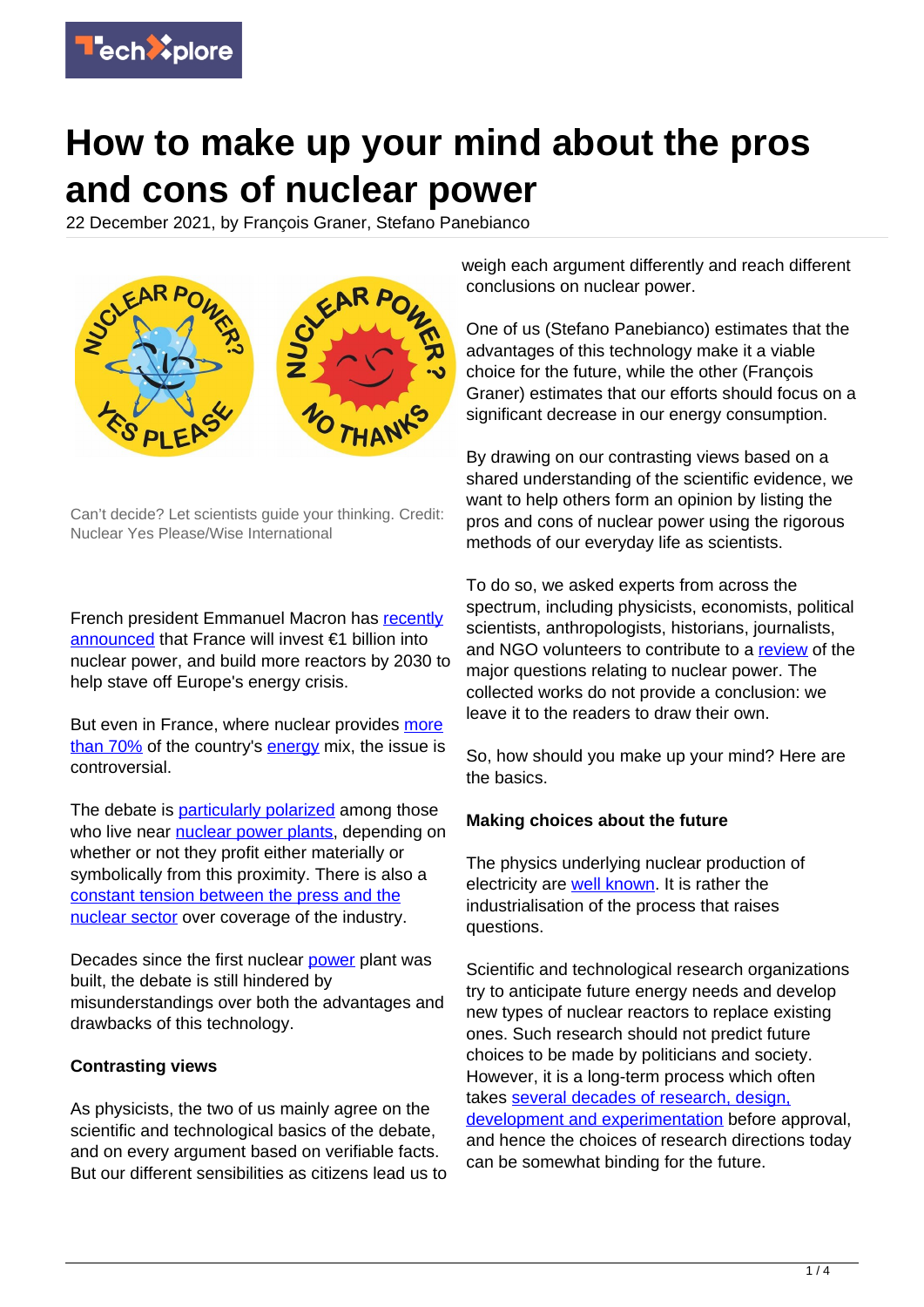

For instance, the study of fast neutron breeder reactor design and optimisation is a long-standing research field. This would allow [nuclear fuel](https://techxplore.com/tags/nuclear+fuel/) to be recycled, which would preserve natural uranium resources and reduce [nuclear waste.](https://techxplore.com/tags/nuclear+waste/)

In France, two successive demonstrators, [Phenix](http://large.stanford.edu/courses/2011/ph241/abdul-kafi1/) [and Super-Phenix](http://large.stanford.edu/courses/2011/ph241/abdul-kafi1/), were built and operated last century and a third one, [Astrid](https://www.reuters.com/article/us-france-nuclearpower-astrid-idUSKCN1VK0MC), was planned in recent years. However, all of these projects have been subject to successive government decisions to pursue, stop, resume, and recently in the case of Astrid, stop again, or at least defer. These decisions were made based on economic, environmental, political and strategical criteria.

#### **How much does it cost?**

Natural uranium, which is used as fuel in power plants, is still a relatively abundant resource and does not yet contribute much to the total cost of nuclear energy.

The French Court of Auditors estimated the current average generation cost of nuclear energy for a life-Meanwhile, the technical feasibility of span of 50 years at [€60 per megawatt-hour,](https://www.refletsdelaphysique.fr/images/stories/news/60-en/Reflets-60_EN_The-Cost-of-Generating-Nuclear-Electricity.pdf) equivalent to six cents per kilowatt-hour. Though comparisons with other electricity sources are difficult to make, the highly variable public sale price of electricity is around 15 cents per kilowatthour.

Cost estimates heavily depend on hypotheses about the future, including the prolongation of power plant duration, waste choices and the decommissioning of reactors. Although decisions are often taken within the short-term vision of an electoral mandate, [waste policy must take long](https://www.refletsdelaphysique.fr/images/stories/news/60-en/Reflets-60_EN_Managing-radioactive-waste.pdf)[term implications into account](https://www.refletsdelaphysique.fr/images/stories/news/60-en/Reflets-60_EN_Managing-radioactive-waste.pdf).



Cruas nuclear power station in southern France. Credit: Jean-Pierre Pertin

decommissioning [is still hard to predict](https://www.refletsdelaphysique.fr/images/stories/news/60-en/Reflets-60_EN_Decommissioning-nuclear-facilities.pdf) owing to different levels of understanding of the various reactor types. To maintain or decommission a nuclear power plant requires anticipation in term of money, know-how and energy, and so largely engages the next generations.

Nuclear power thus requires long-term political, financial and geological stability.

#### **Is it safe?**

In [public debates](https://www.refletsdelaphysique.fr/images/stories/news/60-en/Reflets-60_EN_Radioactivity-in-the-environment.pdf) about safety, a purely technical subject has been transformed into a political one.

Radioactivity must be controlled throughout all stages of the nuclear fuel chain to prevent any harmful effects on either humans or the environment. The risk of [nuclear accidents](https://www.refletsdelaphysique.fr/images/stories/news/60-en/Reflets-60_EN_The-risk-of-nuclear-accidents.pdf), whether related to natural events, human error, waste, malice or war, has been addressed over the decades by significant improvements and by experience feedback from the two main accidents of Chernobyl and Fukushima. However, it remains a major preoccupation for the general public.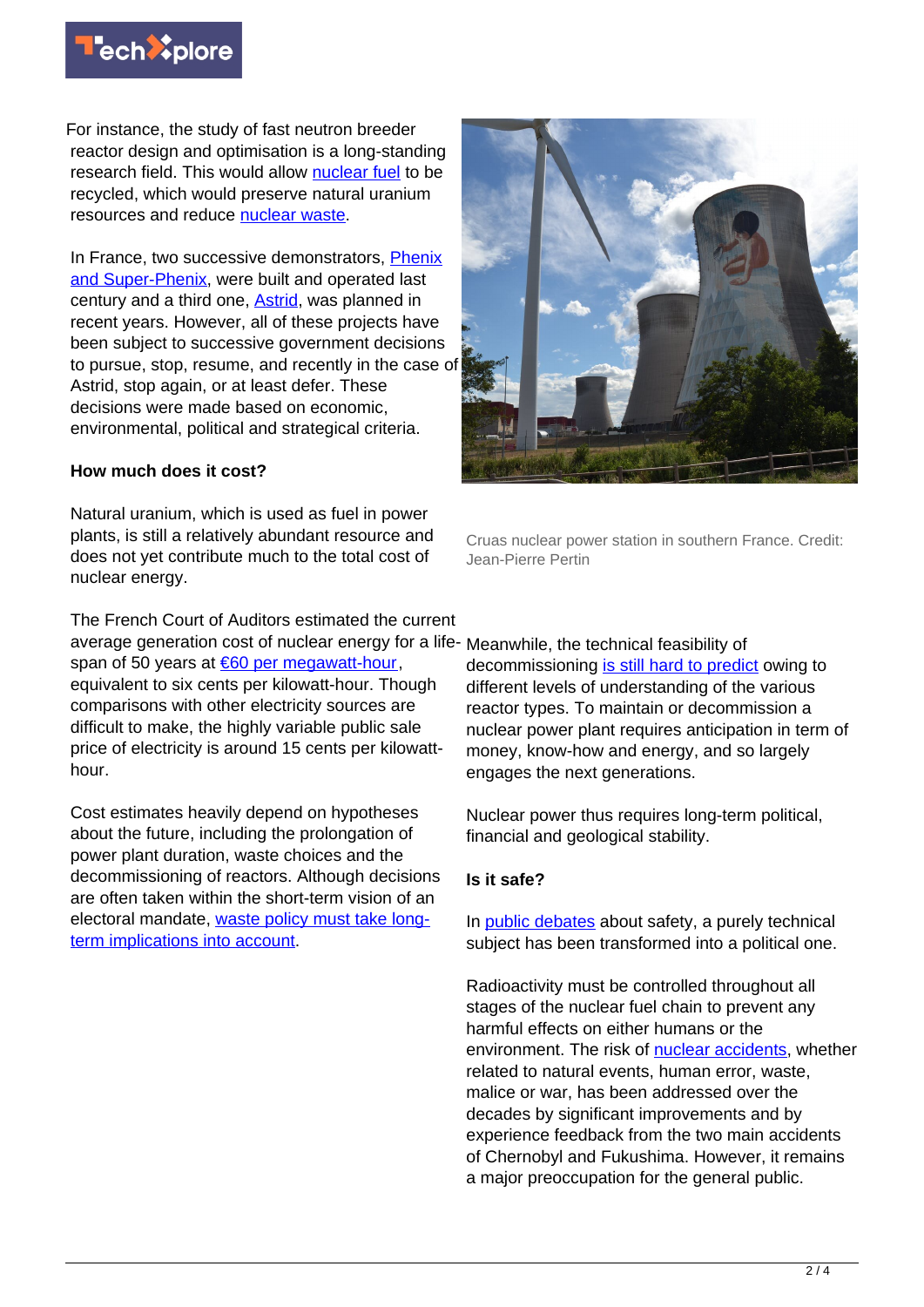

Preventing accidents involves many factors, including the human one; the know-how and motivation of workers depend on a [strong](https://www.refletsdelaphysique.fr/images/stories/news/60-en/Reflets-60_EN_Subcontracting-and-quality.pdf) [partnership between operator and subcontractors.](https://www.refletsdelaphysique.fr/images/stories/news/60-en/Reflets-60_EN_Subcontracting-and-quality.pdf)

Other environmental impacts during normal operations include the exposure of nuclear workers and the public to [chemical or thermal emissions](https://www.refletsdelaphysique.fr/images/stories/news/60-en/Reflets-60_EN_The-impact-of-nuclear-power-plants-under-normal-operation-on-health-and-the-environment.pdf): the latter becomes problematic with the [global](https://techxplore.com/tags/global+warming/) [warming,](https://techxplore.com/tags/global+warming/) as river water required to run reactors becomes scarce and warmer.

## **Does nuclear have a role in fighting climate change?**

What is the future of nuclear power? Scientists cannot make predictions. Instead, scenarios are useful tools for examining possible consequences and costs of hypotheses or choices, for instance by [decreasing greenhouse gas emissions or even](https://www.refletsdelaphysique.fr/images/stories/news/60-en/Reflets-60_EN_Envisioning-the-energy-future.pdf) [decreasing energy demand.](https://www.refletsdelaphysique.fr/images/stories/news/60-en/Reflets-60_EN_Envisioning-the-energy-future.pdf)

The fact that nuclear power plants do not emit carbon, at least during the phase of electricity production (as opposed to the whole fuel and plant life cycles), is an argument to consider in the context of bringing down global emissions.

Nuclear plants also deliver constant power, which is under a Creative Commons license. Read the a drawback in terms of adaptation to demand, but an advantage in terms of regularity: development of intermittent renewable energies such as solar and wind [exert pressure on electricity distribution](https://www.refletsdelaphysique.fr/images/stories/news/60-en/Reflets-60_EN_Electricity-transmission.pdf) [networks](https://www.refletsdelaphysique.fr/images/stories/news/60-en/Reflets-60_EN_Electricity-transmission.pdf), as these energies are not necessarily always available at peak times.

## **The role of politics**

In practice, global energy transition scenarios are often used to [establish and endorse choices that](https://www.refletsdelaphysique.fr/images/stories/news/60-en/Reflets-60_EN_Nuclear-power-in-global-energy-transition-scenarios.pdf) [have already been made](https://www.refletsdelaphysique.fr/images/stories/news/60-en/Reflets-60_EN_Nuclear-power-in-global-energy-transition-scenarios.pdf).

Globally, the decisions which have actually been taken rely heavily on geopolitics, for instance attempts to bring down reliance on petrol imports, and also [decisions to develop military nuclear](https://www.refletsdelaphysique.fr/images/stories/news/60-en/Reflets-60_EN_The-technological-priorities-of-French-nuclear-power.pdf) [power](https://www.refletsdelaphysique.fr/images/stories/news/60-en/Reflets-60_EN_The-technological-priorities-of-French-nuclear-power.pdf) alongside energy policy.

The [dual system of funding civil and military](https://www.refletsdelaphysique.fr/images/stories/news/60-en/Reflets-60_EN_Civil-and-military-nuclear-power.pdf) [research](https://www.refletsdelaphysique.fr/images/stories/news/60-en/Reflets-60_EN_Civil-and-military-nuclear-power.pdf) alongside one another is only justified if nuclear weapons are developed, which is again a political decision.

## **Why it's so hard to decide**

In deciding what to think about [nuclear power](https://techxplore.com/tags/nuclear+power/), the list of arguments to take into account is [frustratingly](https://www.refletsdelaphysique.fr/images/stories/news/60-en/Reflets-60_EN_Some-unresolved-questions-and-unaddressed-points.pdf) [large,](https://www.refletsdelaphysique.fr/images/stories/news/60-en/Reflets-60_EN_Some-unresolved-questions-and-unaddressed-points.pdf) and many are coupled together. For instance, some reactors, loaded with the so-called mixed uranium and plutonium oxide fuel, partly contribute to recycle some nuclear products. Shutting them down could have the side effect of filling the current waste storage facilities more quickly than expected.

Even worse, decisions are often based on speculative hypotheses due to the difficulty of prediction. What is beyond doubt is that any decision taken or not taken today will affect future generations more than our own.

This means citizens should not leave decisions to be taken only on the basis of scientific or technical arguments, but should make up their own minds, taking into account the political and societal horizon they want for themselves and their children.

This article is republished from [The Conversation](https://theconversation.com) [original article](https://theconversation.com/how-to-make-up-your-mind-about-the-pros-and-cons-of-nuclear-power-172474).

Provided by The Conversation